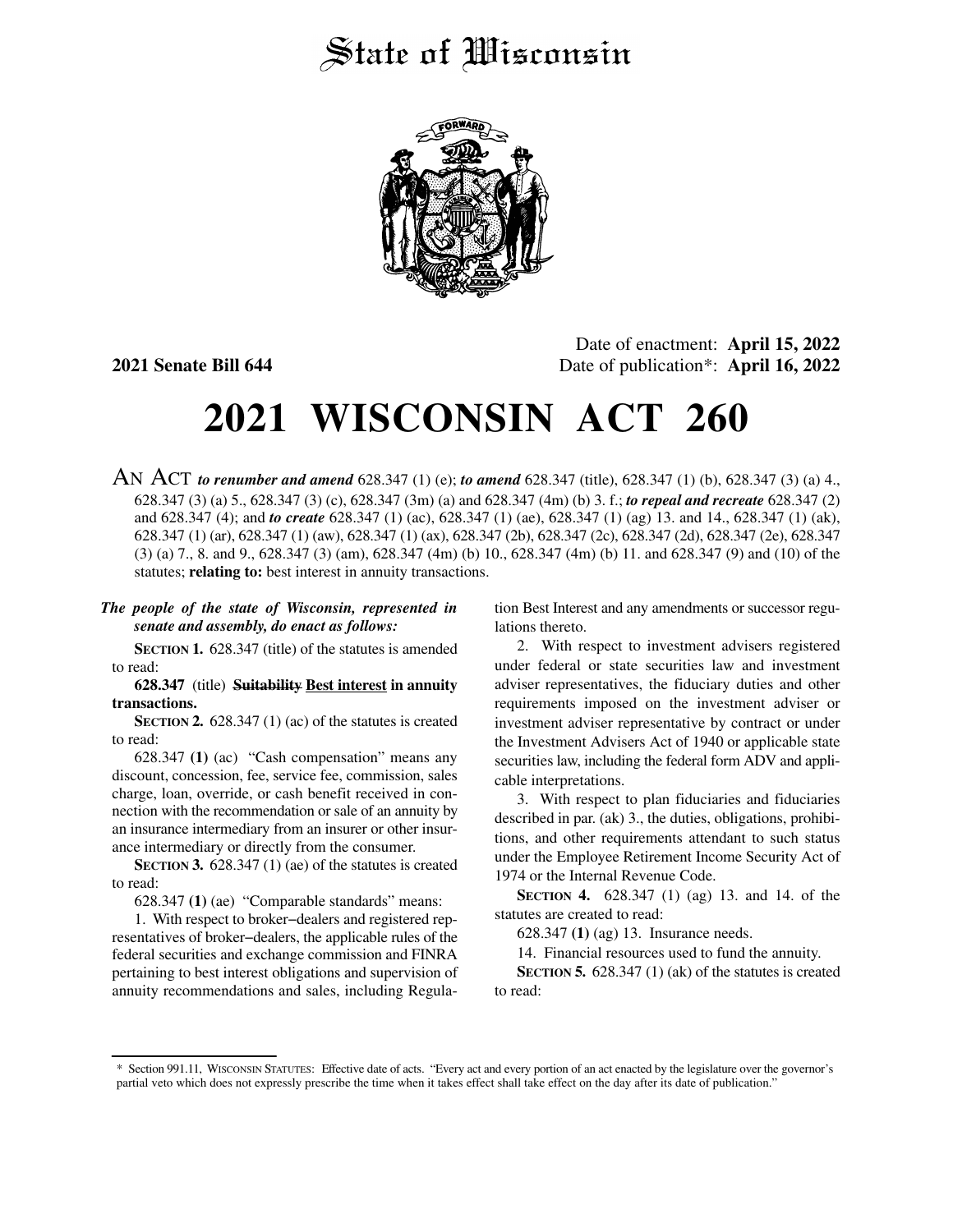628.347 **(1)** (ak) "Financial professional" means an insurance intermediary who is regulated and acting as any of the following:

1. A broker−dealer registered under federal or state securities law or a registered representative of such a broker−dealer.

2. An investment adviser registered under federal or state securities law or an investment adviser representative associated with such an investment adviser.

3. A plan fiduciary, as defined in 29 USC 1002 (21), or a fiduciary, as defined in section 4975 (e) (3) of the Internal Revenue Code.

**SECTION 6.** 628.347 (1) (ar) of the statutes is created to read:

628.347 **(1)** (ar) "Material conflict of interest" means a financial interest of an insurance intermediary in the sale of an annuity that a reasonable person would expect to influence the impartiality of a recommendation, but does not include cash compensation or noncash compensation.

**SECTION 7.** 628.347 (1) (aw) of the statutes is created to read:

628.347 **(1)** (aw) "Noncash compensation" means any form of compensation that is not cash compensation, including health insurance, office rent, office support, and retirement benefits.

**SECTION 8.** 628.347 (1) (ax) of the statutes is created to read:

628.347 **(1)** (ax) "Non−guaranteed elements" means the premiums, credited interest rates, benefits, values, dividends, noninterest based credits, and charges, along with the elements of formulas used to determine any of these items, that are subject to company discretion and are not guaranteed at issue. An element is a non−guaranteed element if any non−guaranteed elements are used in its calculation. For purposes of this subsection, credited interest rates include any bonus.

**SECTION 9.** 628.347 (1) (b) of the statutes is amended to read:

628.347 **(1)** (b) "Recommendation" means advice provided by an insurance intermediary, or an insurer if no intermediary is involved, to an individual consumer that results in, or was intended to result in, the purchase, exchange, or replacement of an annuity in accordance with that advice, except that "recommendation" does not include general communication to the public, generalized customer service assistance or administrative support, general educational information and tools, prospectuses, and other product and sales materials.

**SECTION 10.** 628.347 (1) (e) of the statutes is renumbered 628.347 (1) (ag), and 628.347 (1) (ag) (intro.), 3., 8. and 11., as renumbered, are amended to read:

628.347 **(1)** (ag) (intro.) "Suitability Consumer profile information" means information that is reasonably appropriate to determine the suitability of whether a recommendation addresses the consumer's financial situation, insurance needs, and financial objectives, including all of the following:

3. Financial situation and needs, including the financial resources used for the funding of the annuity debts and other obligations.

8. Existing assets and financial products, including investment, annuity, and life insurance holdings.

11. Risk tolerance, including willingness to accept non−guaranteed elements in the annuity.

**SECTION 11.** 628.347 (2) of the statutes is repealed and recreated to read:

628.347 **(2)** BEST INTEREST OBLIGATIONS. (a) When making a recommendation of an annuity, an insurance intermediary shall act in the best interest of the consumer under the circumstances known at the time the recommendation is made, without placing the financial interest of the intermediary or insurer ahead of the consumer's interest. An insurance intermediary has acted in the best interest of the consumer if the intermediary has satisfied the care obligation under sub. (2b), the disclosure obligation under sub. (2c), the conflict of interest obligation under sub. (2d), and the documentation obligation under sub. (2e). The requirements under this subsection and subs. (2b) to (2e) create only a regulatory obligation and do not create a fiduciary obligation or relationship.

(b) Any requirement applicable to an insurance intermediary under this subsection shall apply to every insurance intermediary who exercises material control or influence in the making of a recommendation and has received direct compensation as a result of the recommendation or sale, regardless of whether the intermediary has any direct contact with the consumer. Activities such as providing or delivering marketing or educational materials, product wholesaling or other back office product support, and conducting general supervision of an insurance intermediary do not, in and of themselves, constitute material control or influence.

**SECTION 12.** 628.347 (2b) of the statutes is created to read:

628.347 **(2b)** CARE OBLIGATION.(a) In making a recommendation, an insurance intermediary shall exercise reasonable diligence, care, and skill to do all of the following:

1. Know the consumer's financial situation, insurance needs, and financial objectives.

2. Understand the available recommendation options after making a reasonable inquiry into the options available to the intermediary.

3. Have a reasonable basis to believe the recommended option effectively addresses the consumer's financial situation, insurance needs, and financial objectives over the life of the product, as evaluated in light of the consumer profile information.

4. Communicate the basis or bases of the recommendation to the consumer.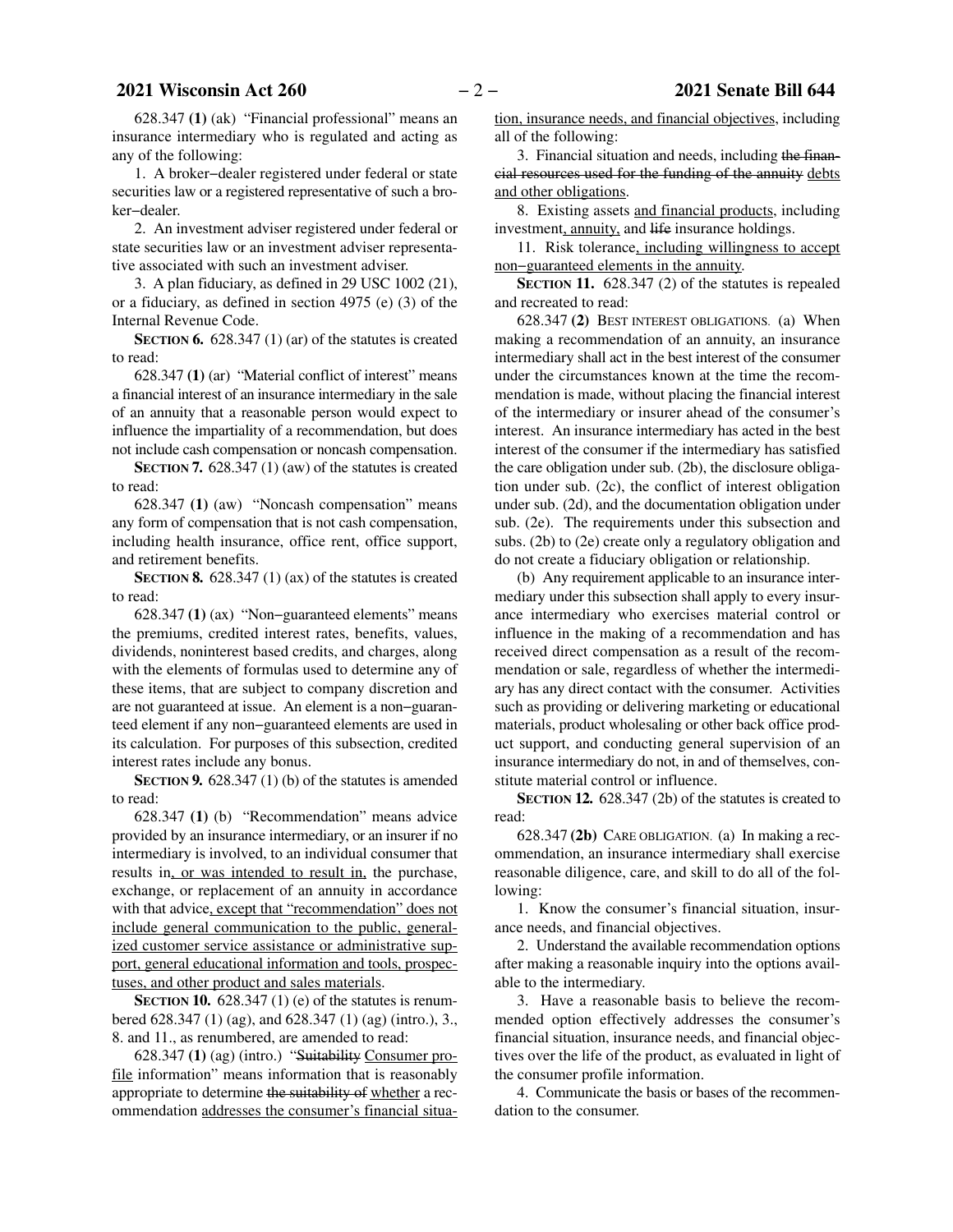(b) The requirements imposed on an insurance intermediary under par. (a) include all of the following:

1. Having a reasonable basis to believe the consumer would benefit from certain features of the annuity, such as tax−deferred growth, annuitization, a death or living benefit, or other insurance−related features.

2. Making reasonable efforts to obtain consumer profile information from the consumer prior to the recommendation.

3. Considering the types of products the intermediary is authorized and licensed to recommend or sell that address the consumer's financial situation, insurance needs, and financial objectives. Nothing in this subdivision requires analysis or consideration of products outside the authority and license of the intermediary or other possible alternative products or strategies available in the market at the time of the recommendation. Under this subdivision, an intermediary shall be held to standards applicable to intermediaries with similar authority and licensure.

(be) If consumer profile information is obtained by an insurance intermediary, the insurance intermediary may not conceal the information from the insurer, and an insurance intermediary may not otherwise dissuade or attempt to dissuade the consumer from providing the information.

(c) The requirements under this subsection shall apply to the annuity as a whole, the underlying subaccounts to which funds are allocated at the time of purchase or exchange of the annuity, and any riders and similar product enhancements.

(d) The factors generally relevant in determining under this subsection whether an annuity effectively addresses the consumer's financial situation, insurance needs, and financial objectives shall be the consumer profile information, characteristics of the insurer, and product costs, rates, benefits and features. The level of importance of each factor may vary depending on the facts and circumstances of a particular case, and no factor may be considered in isolation.

(e) Nothing in this subsection requires that an annuity with the lowest onetime or multiple occurrence compensation structure be recommended.

(f) Nothing in this subsection requires that the insurance intermediary have an ongoing monitoring obligation, although such obligation may be separately owed under the terms of a fiduciary, consulting, investment advising, or financial planning agreement between the consumer and intermediary.

(g) In the case of an exchange or replacement of an annuity, the insurance intermediary shall consider the whole transaction, which includes taking into consideration all of the following:

1. Whether the consumer will incur a surrender charge, be subject to the commencement of a new surrender period, lose existing benefits, including death, living,

or other contractual benefits, or be subject to increased fees, investment advisory fees, or charges for riders and similar product enhancements.

2. Whether the replacing product would substantially benefit the consumer in comparison to the replaced product over the life of the product.

3. Whether the consumer has had another annuity exchange or replacement, particularly within the preceding 60 months.

(h) 1. Subject to subd. 2., an insurance intermediary shall have no obligation to a consumer under this subsection if any of the following applies:

a. The intermediary made no recommendation.

b. The intermediary made a recommendation that is later found to have been prepared based on inaccurate material information provided by the consumer.

c. The consumer refuses to provide relevant consumer profile information and the annuity transaction is not recommended.

d. The consumer decides to enter into an annuity transaction that is not based on a recommendation made by the intermediary.

2. An insurer's issuance of an annuity under the circumstances specified in subd. 1. a. to d. shall be reasonable under all circumstances actually known to the insurer at the time the annuity is issued.

**SECTION 13.** 628.347 (2c) of the statutes is created to read:

628.347 **(2c)** DISCLOSURE OBLIGATION. (a) Prior to the recommendation or sale of an annuity, an insurance intermediary shall prominently disclose to the consumer, on a form substantially similar to Appendix A of the National Association of Insurance Commissioners Annuity Suitability Model Regulation that shall be posted on the office's Internet site, all of the following information:

1. A description of the scope and terms of the intermediary's relationship with the consumer and the role of the intermediary in the transaction.

2. An affirmative statement on whether the intermediary is licensed and authorized to sell fixed annuities, fixed indexed annuities, variable annuities, life insurance, mutual funds, stocks, bonds, and certificates of deposit.

3. An affirmative statement describing the insurers for which the intermediary is authorized, contracted, appointed, or otherwise able to sell insurance products, using whichever of the following descriptions is appropriate:

a. From one insurer.

b. From 2 or more insurers.

c. From 2 or more insurers although primarily contracted with one insurer.

4. A description of the sources and types of cash compensation and noncash compensation to be received by the intermediary, including whether the intermediary is to be compensated for the sale of a recommended annuity by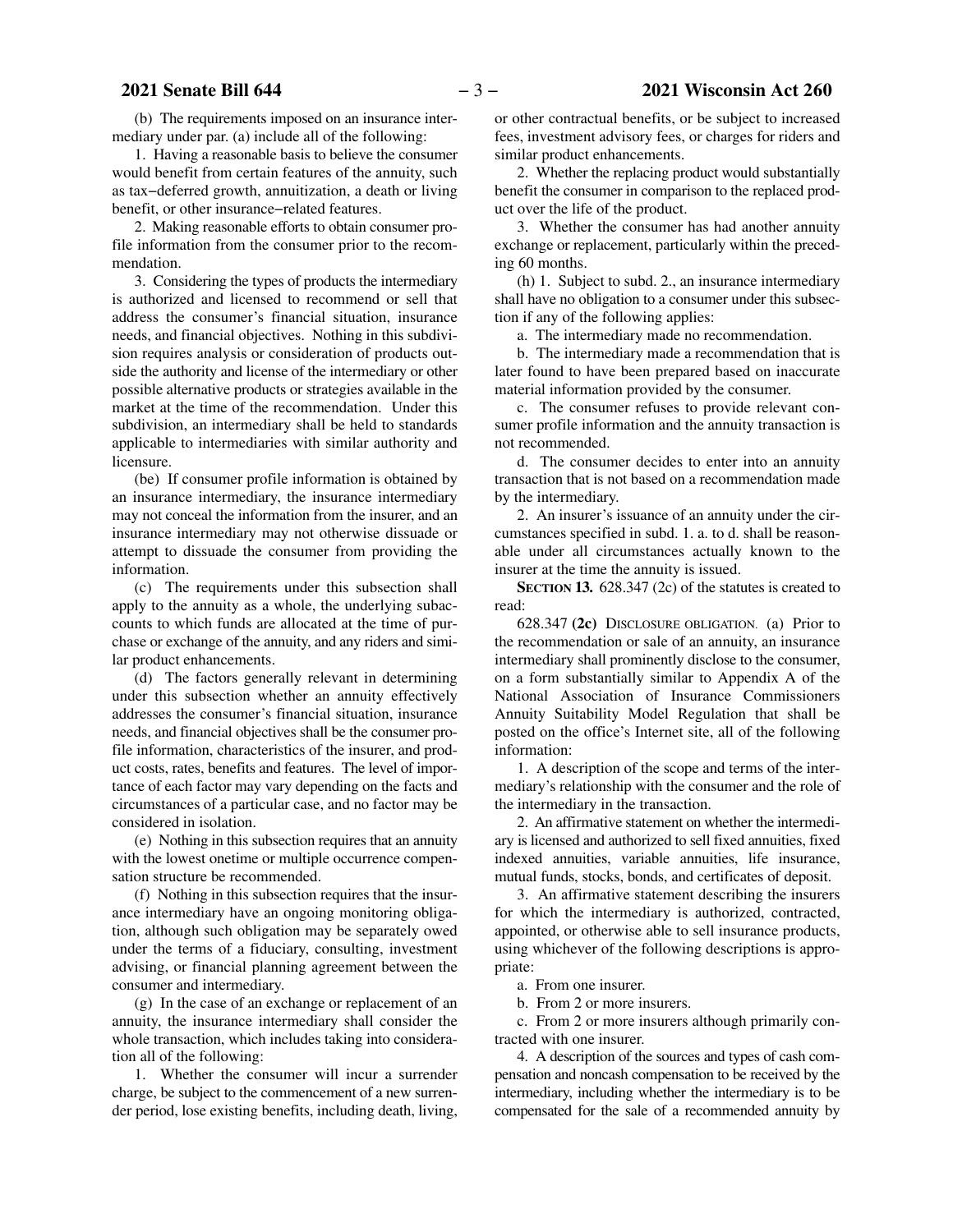commission as part of a premium or other remuneration received from the insurer or another intermediary, or by fee as a result of a contract for advice or consulting services.

5. A notice of the consumer's right to request additional information regarding cash compensation.

(b) Upon request of the consumer or the consumer's designated representative, an insurance intermediary shall disclose all of the following:

1. A reasonable estimate of the amount of cash compensation to be received by the intermediary, which may be stated as a range of amounts or percentages.

2. Whether the cash compensation is a onetime or multiple occurrence amount and, if a multiple occurrence amount, the frequency and amount of the occurrence, which may be stated as a range of amounts or percentages.

(c) Prior to or at the time of the recommendation or sale of an annuity, the insurance intermediary shall have a reasonable basis to believe the consumer has been informed of various features of the annuity, including the potential surrender period and surrender charges, potential tax penalty if the consumer sells, exchanges, surrenders, or annuitizes the annuity, mortality and expense fees, investment advisory fees, annual fees, potential charges for and features of riders and other options, limitations on interest returns, potential changes in non−guaranteed elements of the annuity, insurance and investment components, and market risk.

**SECTION 14.** 628.347 (2d) of the statutes is created to read:

628.347 **(2d)** CONFLICT OF INTEREST OBLIGATION. An insurance intermediary shall identify and avoid or reasonably manage and disclose material conflicts of interest, including material conflicts related to an ownership interest.

**SECTION 15.** 628.347 (2e) of the statutes is created to read:

628.347 **(2e)** DOCUMENTATION OBLIGATION. An insurance intermediary shall, at the time of making a recommendation or sale of an annuity, do all of the following, as applicable:

(a) If an annuity is recommended, make a written record of any recommendation and the basis for the recommendation subject to this section.

(b) If a consumer refuses to provide consumer profile information, obtain a signed statement from the consumer, on a form substantially similar to Appendix B of the National Association of Insurance Commissioners Annuity Suitability Model Regulation that shall be posted on the office's Internet site, that documents all of the following:

1. A consumer's refusal to provide consumer profile information.

2. A consumer's understanding of the ramifications of not providing his or her consumer profile information or of providing insufficient consumer profile information.

(c) If an annuity is not recommended, obtain a signed statement from the consumer, on a form substantially similar to Appendix C of the National Association of Insurance Commissioners Annuity Suitability Model Regulation that shall be posted on the office's Internet site, that acknowledges an annuity transaction is not recommended if the consumer decides to enter into an annuity transaction that is not based on the intermediary's recommendation.

**SECTION 16.** 628.347 (3) (a) 4. of the statutes is amended to read:

628.347 **(3)** (a) 4. Maintain procedures for review of each recommendation before issuance of an annuity that are designed to ensure that there is a reasonable basis to determine that a recommendation is suitable would effectively address a consumer's financial situation, insurance needs, and financial objectives. An insurer's procedures may apply a screening system for the purpose of identifying selected transactions for additional review. An insurer's procedures may be accomplished electronically or through other means, including physical review. An electronic or other system may be designed to require additional review only of those transactions identified for additional review by the selection criteria.

**SECTION 17.** 628.347 (3) (a) 5. of the statutes is amended to read:

628.347 **(3)** (a) 5. Maintain reasonable procedures to detect recommendations that are not suitable do not comply with subs. (2) to (2e), which may include confirmation of consumer suitability profile information, systematic customer surveys, interviews, confirmation letters, producer statements or attestations, and programs of internal monitoring. Nothing in this subdivision prevents an insurer from complying with this subdivision by applying sampling procedures or by confirming suitability consumer profile information after issuance or delivery of the annuity, or both.

**SECTION 18.** 628.347 (3) (a) 7., 8. and 9. of the statutes are created to read:

628.347 **(3)** (a) 7. Establish and maintain reasonable procedures to assess, prior to or upon issuance or delivery of an annuity, whether an insurance intermediary has provided to a consumer the information required to be provided under this section.

8. Establish and maintain reasonable procedures to identify and address suspicious refusals by consumers to provide consumer profile information.

9. Establish and maintain reasonable procedures to identify and eliminate any sales contests, sales quotas, bonuses, and noncash compensation that are based on the sales of specific annuities within a limited period of time. Nothing in this subdivision prohibits the receipt of health insurance, office rent, office support, retirement benefits, or other employee benefits by employees so long as those benefits are not based upon the volume of sales of a specific annuity within a limited period of time.